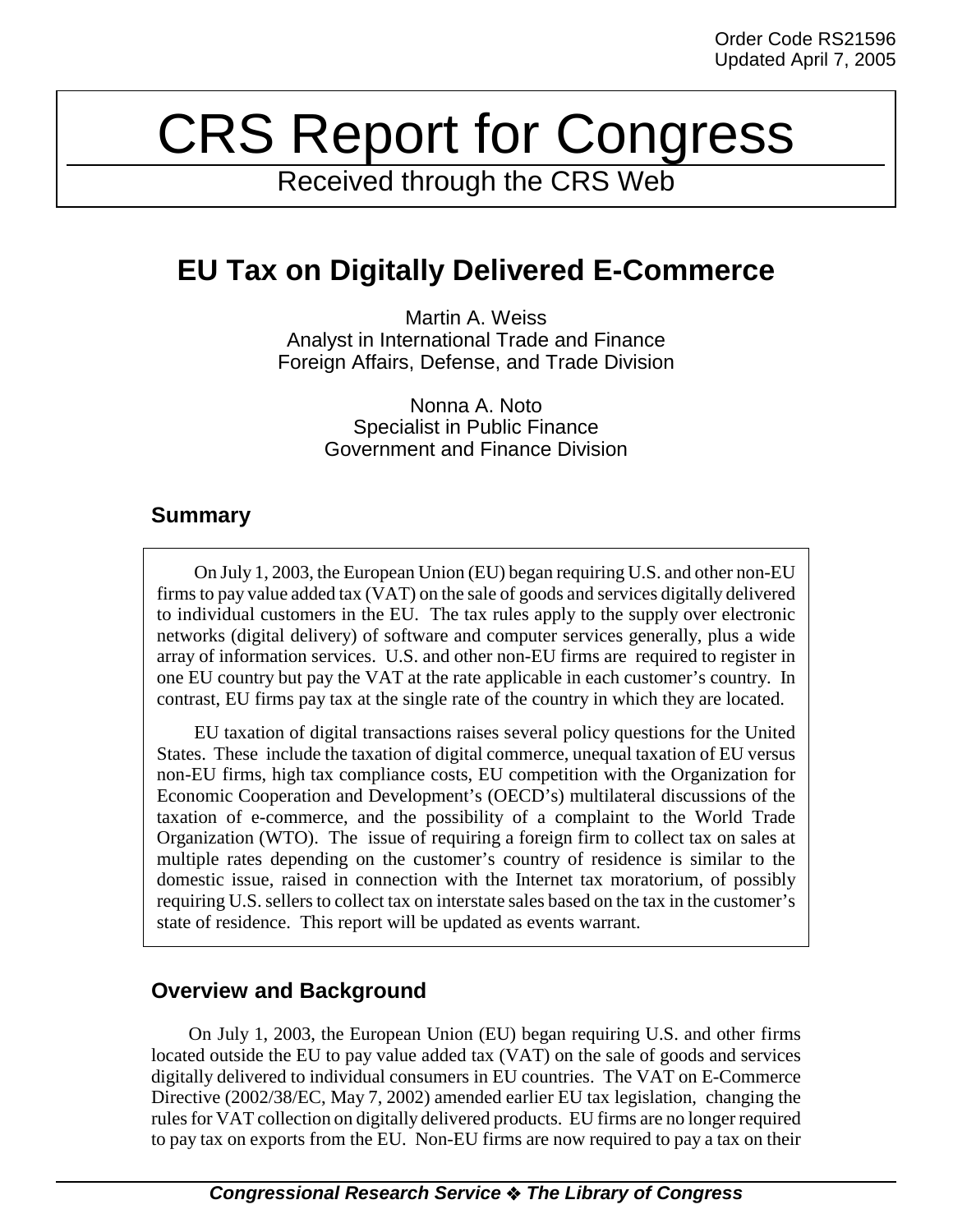sales to individual consumers within the EU (imports into the EU). EU firms pay the single VAT rate for the country where they are located. (As described below, these changes conform the tax treatment of digital commerce to that of other goods and services.) If a non-EU firm establishes a subsidiary in an EU country, it can follow the tax rules for EU companies and pay a single rate. Otherwise, non-EU firms are required to register in one EU country and pay the VAT on each sale at the tax rate in the customer's home EU country. Thus, non-EU companies must collect potentially up to 25 separate VAT rates, corresponding to the 25 member countries of the EU.

A value added tax is a broad-based consumption tax on goods and services, levied at each stage of production. Under the EU's credit-invoice VAT, a business receives a credit for the VAT paid on its purchases of inputs against the tax due on its sales of output. The VAT is typically rebated on exports and imposed on imports. In contrast, the retail sales tax used by U.S. states is levied primarily on goods, at the point of final sale. The United States is the only major economy that does not levy some form of VAT.

Prior to July 1, 2003, EU e-commerce transactions, including goods and services delivered in both tangible and digital form, were taxed under the EC (European Community) Sixth VAT Directive (Directive 77/388/EEC). The VAT was collected from EU companies on all sales, including exports to customers outside of Europe. As noted above, this contrasted to the treatment of other exports, for which the VAT was rebated. For EU companies, no distinction was made between physically and digitally delivered goods. In contrast, non-EU companies were taxed on imports of tangible goods and services but not taxed on imports electronically delivered into Europe.

The EU's taxation of digital commerce by non-EU firms moves counter to a stated U.S. goal of keeping Internet transactions free from tax, both within the United States and worldwide. However, it moves in the direction favored by many U.S. states of broadening the state sales tax base to include digital goods and services and of supporting interjurisdictional tax collection.

#### **Conditions of the Directive**

The VAT on E-Commerce Directive makes two substantive changes to the taxation of digitally delivered e-commerce transactions.

- Non-EU firms are now required to pay tax on e-commerce transactions digitally delivered into Europe.
- EU companies are no longer required to pay tax on digitally delivered sales occurring outside of Europe.

The tax rules for non-EU companies apply to the supply over electronic networks (i.e., digital delivery) of software and computer services generally, plus information and cultural, artistic, sporting, scientific, educational, entertainment or similar services as well as broadcasting services. Examples include Web-hosting, sales of downloadable software and upgrades, the sale of electronic books, streaming music, digital movies, computer games, and distance-learning services.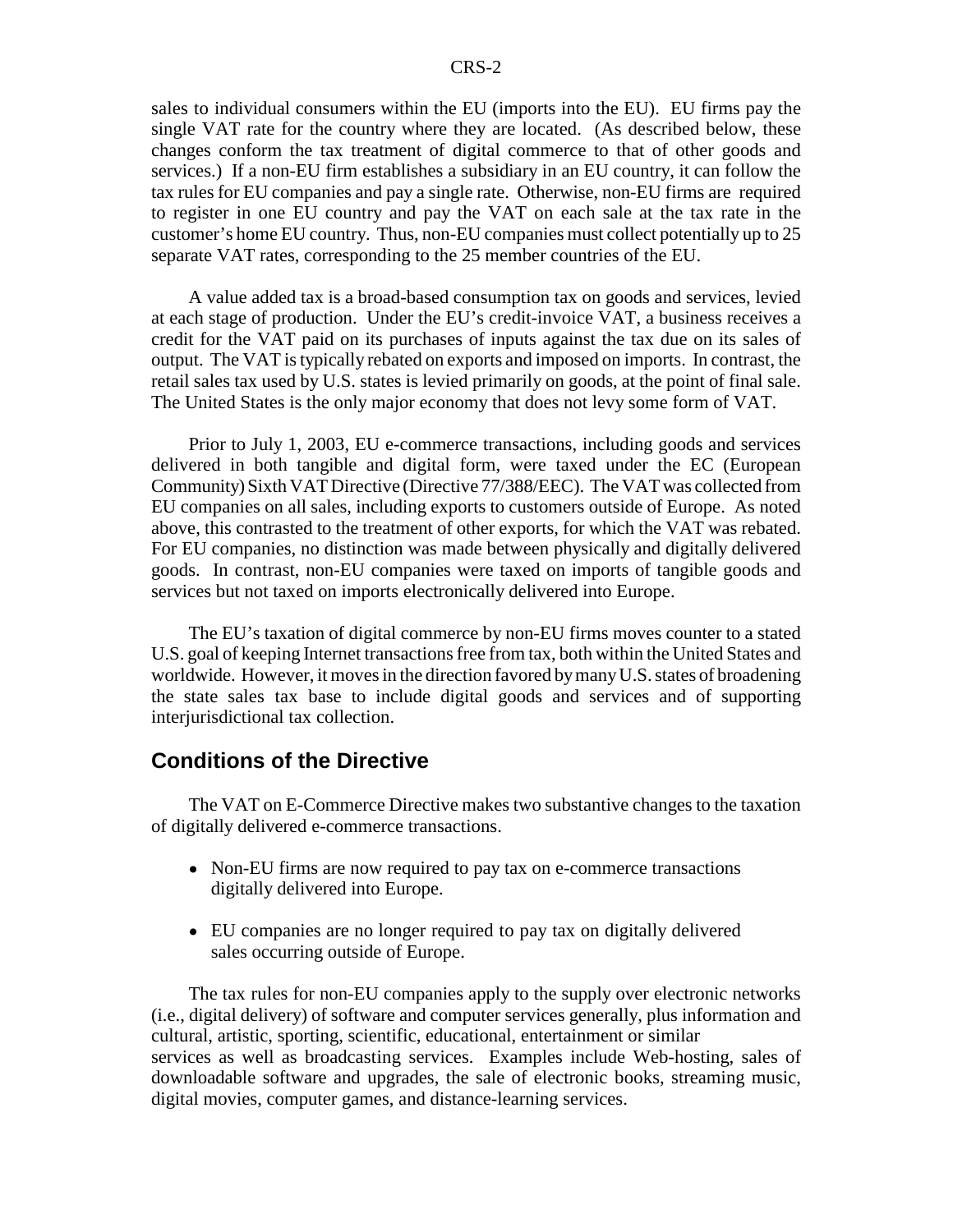A key distinction is that the new VAT rules apply to goods and services that are digitally delivered to individual consumers (business-to-consumer or B2C sales). This directive does not apply to business-to-business (B2B) sales. B2B sales, which reportedly comprise 90% of the \$422 billion e-commerce market,<sup>1</sup> are taxed under other previous EU legislation.

 Under a special provision for non-EU businesses, a non-EU firm need register in only one EU country (rather than all 25). However, a non-EU firm must pay VAT based on the tax rate applying in the country of each EU customer. The firm is to remit all tax to the country in which it is registered. The member state of registration is then responsible for distributing the appropriate amount of revenue due to each of the other member countries of the EU, based on the firm's sales to customers in each country.

#### **European Reasons for the New Directive**

To many European observers, the impetus for the directive was that the prior tax system placed EU firms at a competitive disadvantage to non-EU firms. The prior system levied the VAT on European firms' digital commerce transactions both inside and outside the EU, but did not tax non-EU suppliers on sales within the EU. In a May 7, 2002, press release, Frits Bolkestein, European Commissioner for Taxation, remarked "They [the new tax rules] will remove the serious competitive handicap which EU firms currently face in comparison with non-EU suppliers of digital services both when exporting to world markets and when selling to European consumers." Some observers, on both sides of the Atlantic, maintain that the Directive was proposed and passed on political rather than economic justifications. By making the compliance costs higher for non-EU firms, many contend that the new regulations are a non-tariff barrier that will prevent some firms from selling their digitally delivered goods within Europe.

The new directive accords similar VAT treatment to digital commerce that the EU applies to exports and imports of tangible products: the VAT on most goods and services is rebated on exports and imposed on imports. Rather than placing foreign, non-European firms at a disadvantage, these border tax adjustments are widely viewed as ensuring that non-European products face the same VAT tax burden as do European products. EU officials have argued that the new VAT directive is necessary to maintain EU competitiveness with non-EU firms that were previously paying no VAT at all on their European sales. It is seen as leveling the playing field between EU and non-EU firms.

An initial version of the directive would have permitted non-EU companies to register in one EU country and pay tax at that country's rate. The concern, especially for high VAT nations such as Sweden, was that most firms would register in the lowest-tax jurisdictions of Madeira or Luxembourg. The products of these non-EU firms would then bear the lowest tax rates when competing against the products of firms from other EU countries. As an alternative, it was decided in the final directive that non-EU firms should be taxed based on the destination principle, at the tax rate of the EU country of consumption. Imports from outside the EU are thus taxed at the same rate as products and

<sup>&</sup>lt;sup>1</sup> Paul Hofheinz, "EU Approves New Rules on Taxation of E-Commerce," The Wall Street *Journal*, May 7, 2002.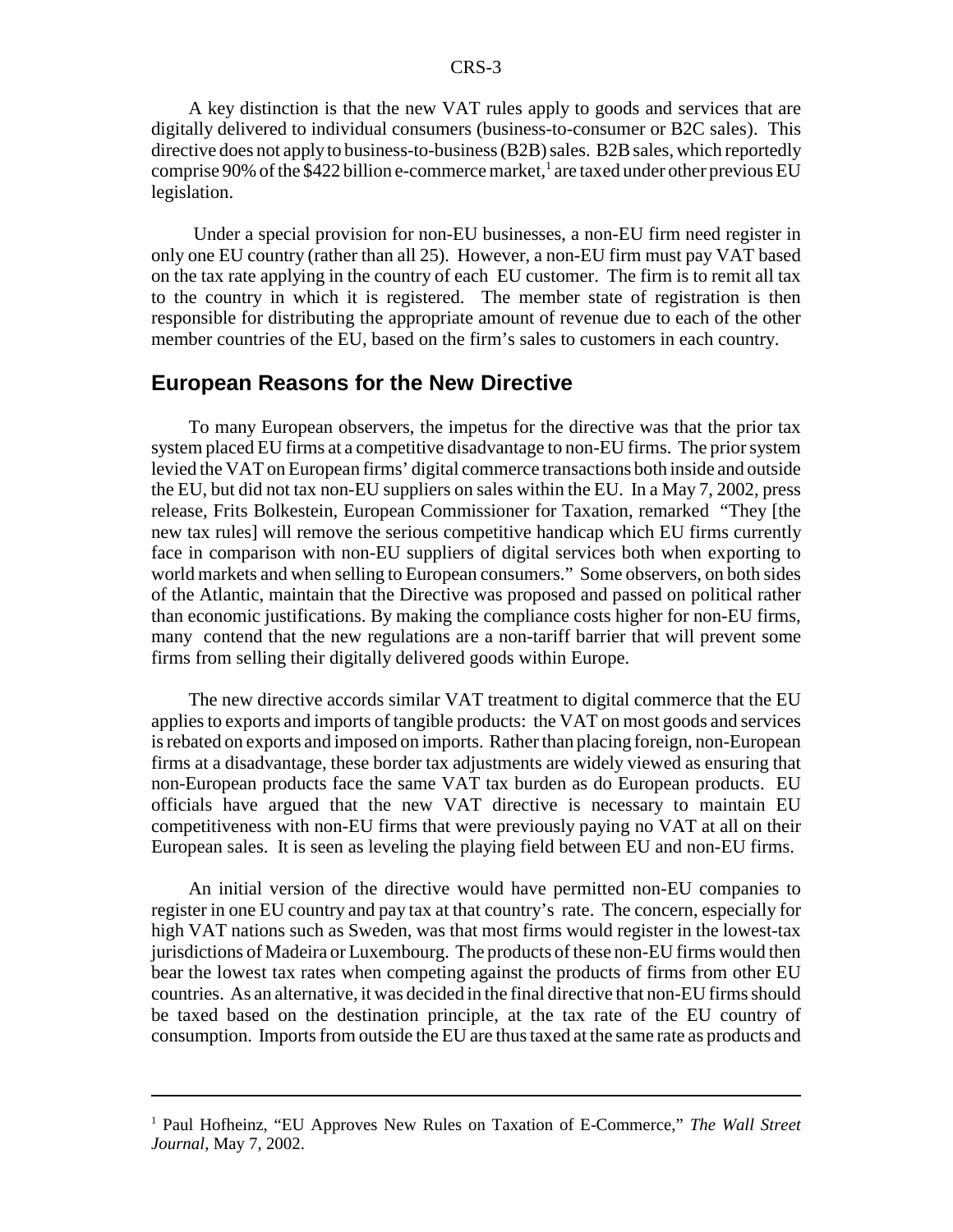services produced in the customer's home country. This tax rate may be higher or lower than the rate paid on products from other EU countries.

#### **Issues of Concern to the United States**

The EU VAT on E-Commerce Directive has raised concerns from the Bush Administration, Congress, and U.S. companies. These include the taxation of digital commerce, possible discriminatory taxation of non-EU firms compared with EU firms through unequal tax rates and higher compliance costs, and whether the new EU directive undercuts multilateral discussions of e-commerce taxation under the auspices of the Organization for Economic Cooperation and Development (OECD).

**Taxation of Digital Commerce.** In the United States as well as the EU, opponents of any tax on e-commerce have used the infant industry argument to ask for exemption from sales tax or the VAT to allow e-commerce to grow unhampered by taxes on transactions. Imposing the VAT on sales into the EU of digitally supplied goods and services will raise the costs faced by U.S. exporters, leading them to try to raise the prices they charge EU customers. Higher prices are likely to reduce the amount of exports to the EU by U.S. companies. Firms in highly competitive industries, which are not able to pass along the tax (and compliance costs) in higher prices, may curtail their exports to EU customers. Note, however, that under prior EU law U.S. exporters received a VAT advantage, and U.S. digital exports may have been artificially high.

**Unequal Tax Rates.** While European firms have to pay only one tax rate, in 2003, non-EU firms paid up to 15 separate tax rates on digitally delivered commerce into the EU, depending on their customers' country of residence. In 2004 the number of rates increased to 25 when the EU expanded to include 10 additional countries from Eastern and Southern Europe. As of 2005, VAT rates range from 13% on the Portuguese island of Madeira to 25% in Sweden. The lowest rate on continental Europe is 15% in Luxembourg. A Luxembourg company selling a digital product in Sweden, for example, would be subject to Luxembourg's 15% VAT rate, while an American firm selling the same product in Sweden would be subject to Sweden's 25% rate. U.S. Treasury officials have commented negatively on the VAT rules. Tara Bradshaw, a Treasury Department spokesperson, reportedly said that the new rules would have a disproportionate effect on non-EU businesses.2

EU firms, while subject to other restrictions, can move their operations to take advantage of lower tax rates. For example, Freeserve, a United Kingdom Internet provider, moved its servers to Madeira in 2002 to take advantage of its 13% tax rate. Non-EU firms can do the same by establishing a EU subsidiary. AOL, which has a European subsidiary, moved its European headquarters to Luxembourg so it could apply Luxembourg's 15% rate for all of its European customers.<sup>3</sup> However, most non-EU companies are likely to be subject to the tax rate in the customer's home country, while most EU companies are likely to be subject to the tax rate of their home country.

 $2^2$  Matthew Newman, The Economy: AOL, eBay, Amazon Add Levies in EU as Taxes Hit Web Sales, *The Wall Street Journal*, July 2, 2003, A2.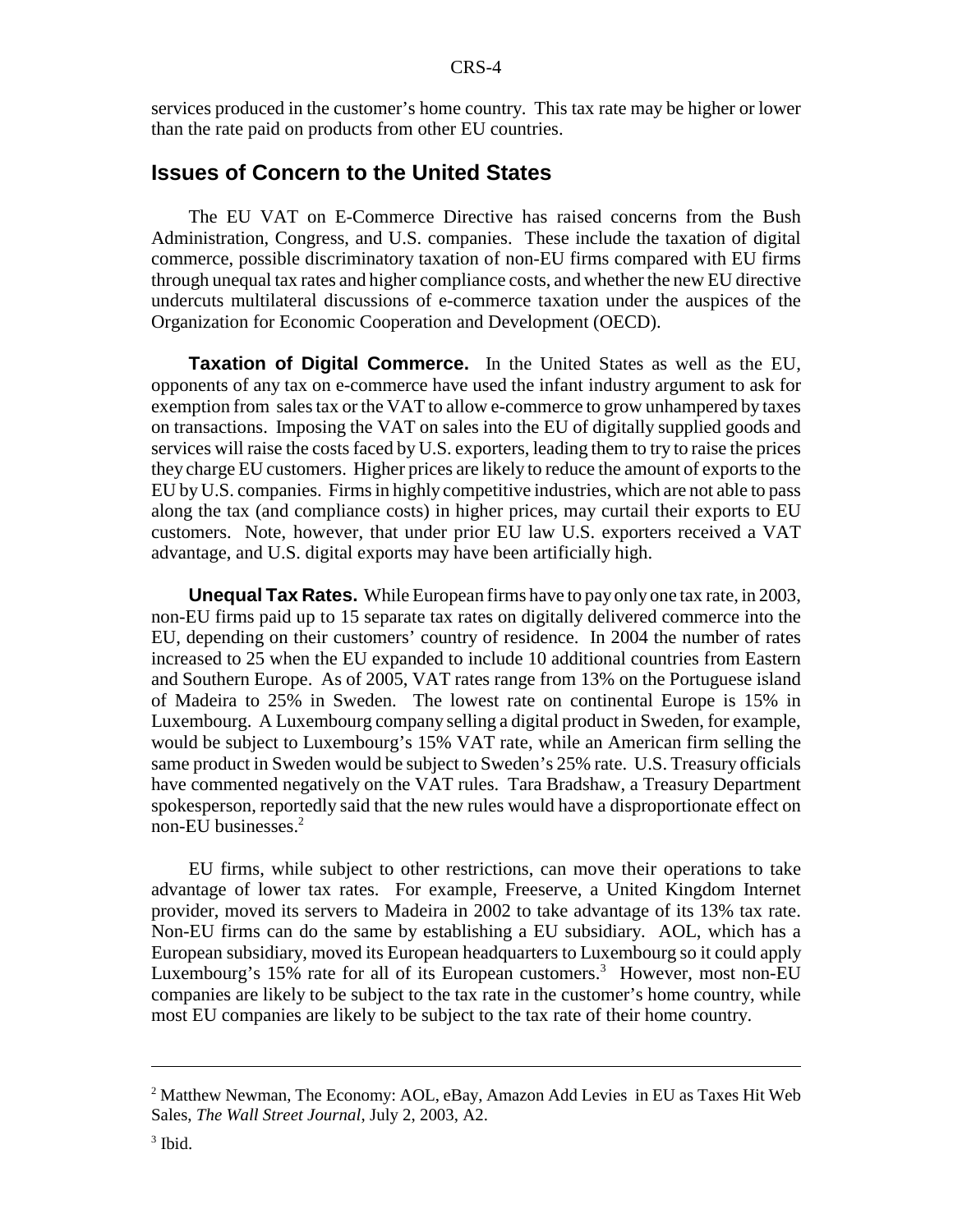**Higher Compliance Costs.** The compliance costs associated with collecting such a large number of different VAT rates could be relatively high for individual firms. Determining the location of customers can be very difficult, if not near impossible, for digitally delivered products. The delivery of products downloaded from the Internet is fundamentally different from the delivery of tangible items that are mailed to a physical address. Someone using the Internet might be able to hide or conceal their actual location. Considering the small size of the business-to-consumer (B2C) market (the new rules cover approximately 10% of the European e-commerce market), some analysts argue that the cost of implementing the new tax structure will likely exceed the tax revenue gained. The combination of higher tax compliance costs plus the new tax liability might price some non-EU suppliers out of the EU market.

**EU vs. OECD Approach to E-Commerce Taxation.** In Europe, there has been a growing movement to implement taxation of some sort on electronic commerce. European tax systems are viewed by some as the model for countries worldwide. The U.S. Chamber of Commerce argues and the European Commission acknowledges that the EU's new taxation policy could set a global precedent.<sup>4</sup>

The United States and the EU are currently negotiating a global accord regarding the taxation of e-commerce under the auspices of the Organization for Economic Cooperation and Development (OECD) in Paris.<sup>5</sup> The OECD's Taxation Framework Conditions, agreed to in Ottawa, Canada, in 1998, provided initial principles to guide countries in their policy towards e-commerce taxation. The OECD's Model Income Tax Treaty is used to set guidelines and resolve tax disputes among member OECD countries. The Treaty allows countries to tax business activities that have a so-called "permanent establishment" in a country. Much of the future debate on a global tax accord will center on how "permanent establishment" is defined for use in e-commerce. OECD member countries have agreed that a Web-site alone does not constitute a permanent establishment. However, the physical location of servers or other computer equipment may constitute permanent establishment.<sup>6</sup> OECD member countries are continuing their work to implement the Ottawa Taxation Framework Conditions.<sup>7</sup>

Some U.S. observers assert that the EU directive undercuts these multilateral OECD initiatives. In a February 8, 2002 speech, U.S. Deputy Treasury Secretary Kenneth W. Dam remarked on the yet-to-be-enacted EU legislation that "The proposal may potentially be inconsistent with the international trade obligations in the World Trade Organization" and that "...unilateral proposals such as the EU's may encourage others to take unilateral measures, rather than waiting for the global consensus that can be developed through a deliberative and inclusive process, such as the OECD's."8

<sup>4</sup> Brian Krebs, EU Stirs Up Internet Sales Tax Debate, *The Washington Post*, June 9, 2003.

<sup>&</sup>lt;sup>5</sup> See [http://www.oecd.org/topic/0,2686,en\_2649\_37427\_1\_1\_1\_1\_37427,00.html].

<sup>&</sup>lt;sup>6</sup> OECD Countries Agree on the Interpretation of a Key Condition for Taxing Profits from Foreign E-Commerce Business, OECD Press Release, Sept. 1, 2001.

<sup>&</sup>lt;sup>7</sup> For more information on the OECD's progress, see the OECD website [http://www.oecd.org].

<sup>&</sup>lt;sup>8</sup> Statement by Deputy Treasury Secretary Kenneth W. Dam on European Union E-Commerce Tax Proposal, Feb. 8, 2002.